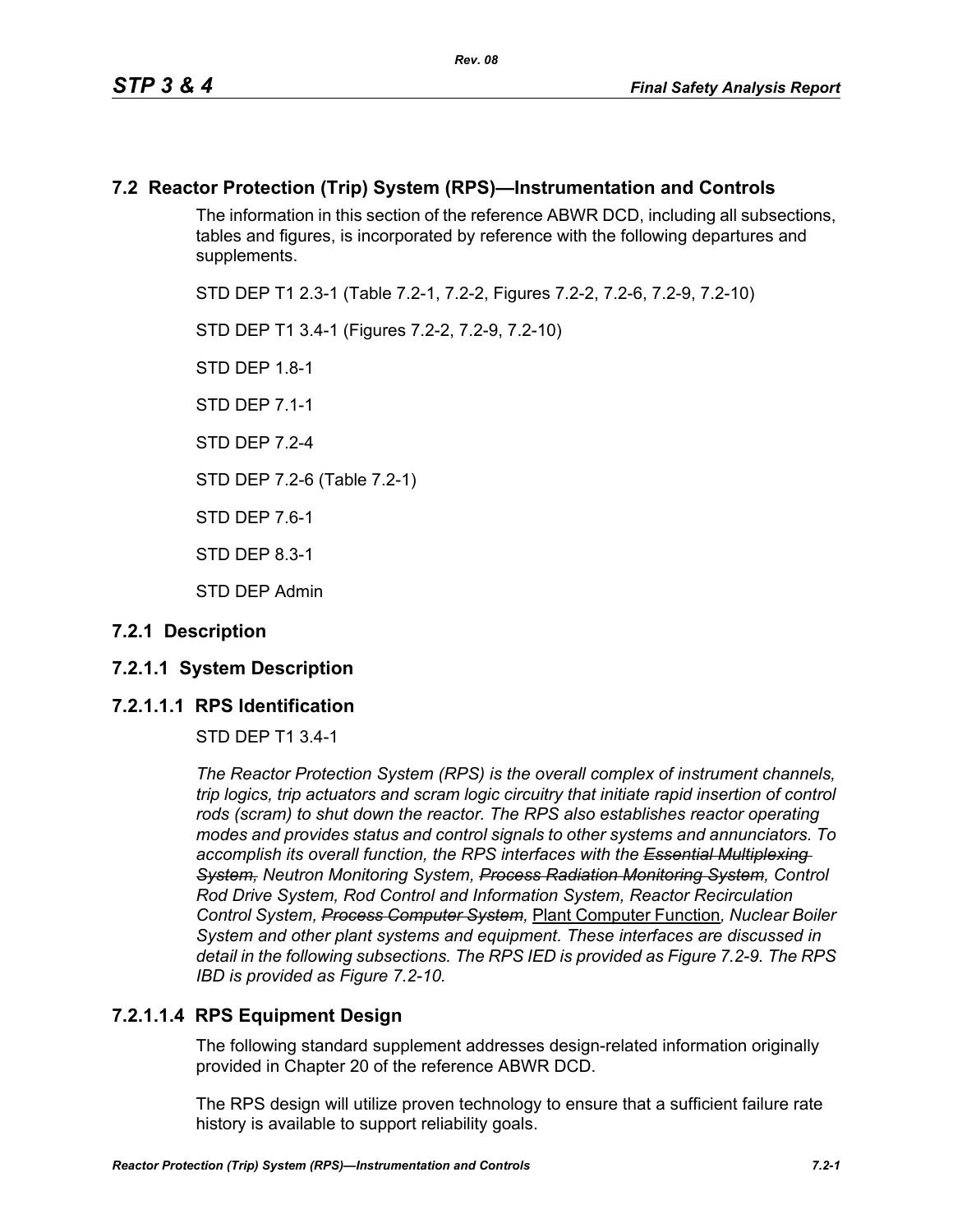# **7.2.1.1.4.1 General RPS Equipment**

STD DEP T1 3.4-1

#### STD DEP Admin

*The RPS equipment is divided into four redundant divisions of sensor (instrument) channels, trip logics and trip actuators, and two divisions of manual scram controls and scram logic circuitry. The sensor channels, divisions of trip logics, divisions of trip actuators and associated portions of the divisions of scram logic circuitry together constitute the RPS scram and air header dump (backup scram) automatic initiation logic. The divisions of manual scram controls and associated portions of the divisions of scram logic circuitry together constitute the RPS scram and air header dump manual initiation logic. The automatic and manual scram initiation logics are independent of each other. RPS equipment arrangement is shown in Figure 7.2-2.*

#### *(1) Sensor Channels*

*Equipment within a sensor channel includes primarily sensors (transducers or switches), multiplexers and digital trip modules (DTMs)* trip functions (DTFs)*. The sensors within each channel monitor plant variables (Subsection 7.2.1.1.4.2)* and *send either analog or discrete output to remote multiplexer units (RMUs) within the associated division of Essential Multiplexing System (EMS)* the DTF. *Each division of the EMS performs analog-to-digital conversion on analog signals and sends the digital or digitized analog output values of all monitored variables to the DTM within the associated RPS sensor channel. The DTM* DTF *in each sensor channel compares individual monitored variable values with trip setpoint values and for each variable sends a separate, discrete (trip/no trip) output signal to all four divisions of trip logics.*

*All equipment within a sensor channel is powered from the same division of Class 1E power source. However, different pieces of equipment may be powered from separate DC power supplies. Within a sensor channel, sensors themselves may belong to the RPS or may be components of another system. Signal conditioning and distribution performed by the RMUs is a function of the EMS and is discussed in Section 7A.2.*

#### *(2) Divisions of Trip Logics*

*Equipment within a division of trip logic includes primarily manual switches, bypass units (BPUs)*bypass interlock functions*, trip logic units*functions *(TLUs*TLFs*) and output logic units (OLUs). The various manual switches provide the operator means to modify the RPS trip logic for special operation, maintenance, testing and reset. The BPUs*bypass interlock functions enforce restrictions on bypassing multiple divisions of related functions. The bypass interlock functions *perform bypass and interlock logic for the channel sensors bypass, main steamline isolation trip special bypass and division trip logic unit bypass. These three bypasses are all manually initiated through individual*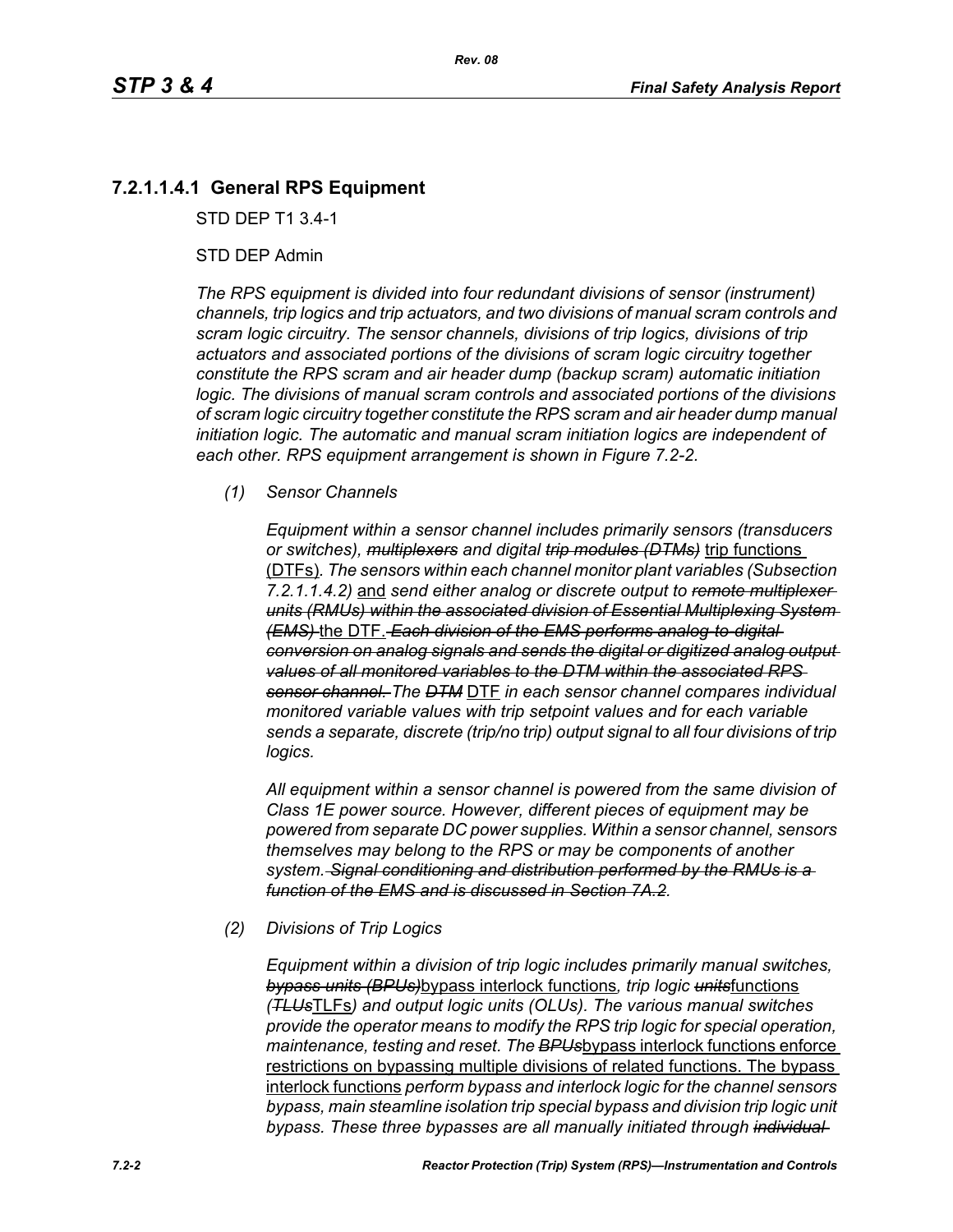*keylock*bypass *switches within each of the four divisions. Each BPU*bypass switch *sends a separate bypass signal for all four channels to the TLU*TLF *in the same division for channel sensors bypass and MSL isolation trip special bypass. Each BPU*bypass switch *sends the TLU*TLF *bypass signal to the OLU in the same division.*

*The TLUs* TLFs *perform automatic scram initiation logic based on reactor operating mode, channel and division trip conditions and bypass conditions. Each TLU*TLF *receives bistable* bypass *input signals from the BPU*bypass switch *and various switches in the same division and receives isolated bistable* trip *inputs from all four sensor channels* of RPS *and divisions of the NMS.*

*The OLUs perform division trip, seal-in, reset and trip test function. Each OLU receives bypass inputs from the BPU*bypass switch*, trip inputs from the TLU*TLF *and various manual inputs from switches within the same division and provides discrete trip outputs to the trip actuators in the same division. Each OLU also receives an isolated discrete division trip reset permissive signal from equipment associated with one of the two divisions of scram logic circuitry.*

*All equipment within a division of trip logic is powered from the same division of Class 1E power source. However, different pieces of equipment may be powered from separate DC power supplies, and the BPU, TLU*TLF *and OLU within a division must be powered from separate DC power supplies.*

### **7.2.1.1.4.2 Initiating Circuits**

STD DEP T1 2.3-1

STD DEP T1 3.4-1

STD DEP 7.2-4

STD DEP 7.6-1

STD DEP Admin

*The RPS will initiate a reactor scram when any one or more of the following conditions occur or exist within the plant:*

#### *(7) High Main Steamline Radiation* Not Used

*The systems and equipment that provide trip and scram initiating inputs to the RPS for these conditions are discussed in the following subsections. With the exception of the NMS (1) and PRRM (7), and the TB-trips (5 and 7) all of the building signals (9) and (10), all of the other systems provide sensor outputs through the EMS* to the DTF*. Analog-to-digital conversion of these sensor output values is done by EMS* DTF *equipment. NMS and PRRM trip signals are provided directly to the RPS by* the *NMS and PRRM trip logic units* function*. The turbine building signals 9 and 10 are hardwired*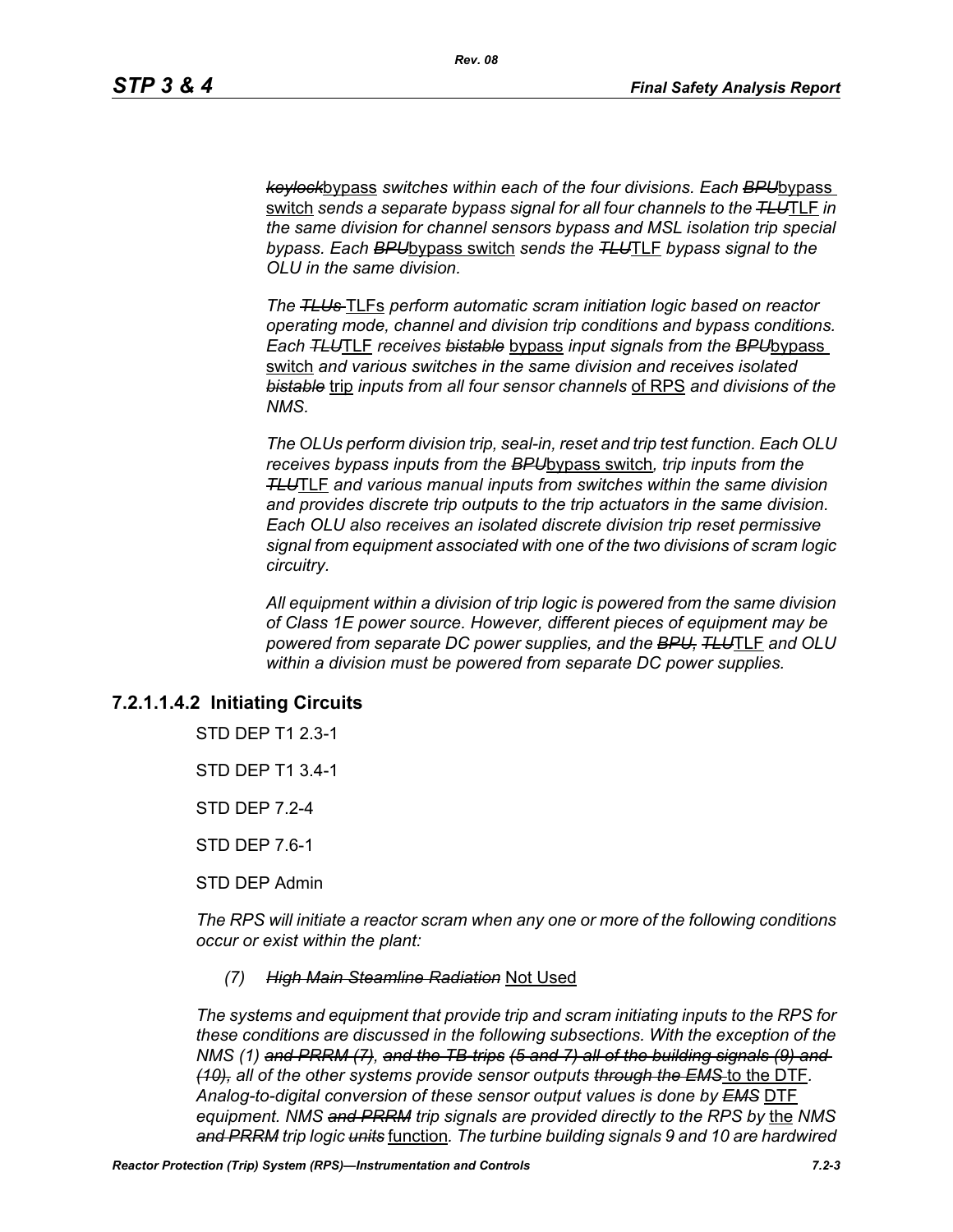*to connections in the control building. The TB-trips (5 and 7) are provided through hardwired connections.*

*(1) Neutron Monitoring System (NMS)*

*Each of the four divisions of the NMS equipment provides separate, isolated, bistable SRNM trip and APRM trip signals to all four divisions of RPS trip logics (Figure 7.2-5).*

*(b) APRM Trip Signals*

*The APRMs of the NMS provide trip signals to the RPS to cover the range of plant operation from a few percent to greater than reactor rated power. Five*Six *conditions monitored as a function of the NMS comprise the APRM trip logic output to the RPS. These conditions are high neutron flux, high simulated thermal power, APRM inoperative, oscillation power range monitor (ORPM) trip,* OPRM Inoperative, or *reactor core flow rapid coastdown. The specific condition within the NMS that caused the APRM trip output is not detectable within the RPS.*

*(c) OPRM Trip Signals*

*The OPRM is a functional subsystem of the APRM in each of the four APRM channels. The OPRM trip outputs are combined with other*described with the *APRM trip signals to produce the final RPS trip signal*above*. The OPRM detects thermal hydraulic instability; its RPS trip function suppresses neutron flux oscillation prior to the violation of safety thermal limits.*

- *(2) Nuclear Boiler System (NBS) (Figure 7.2-6)*
	- *(a) Reactor Pressure*

*Reactor pressure is measured at four physically separated locations by locally mounted pressure transducers. Each transducer is on a separate instrument line and provides analog equivalent output through the EMS to the DTM* DTF *in one of four RPS sensor channels. The pressure transducers and instrument lines are components of the NBS.*

*(b) Reactor Water Level*

*Reactor water level is measured at four physically separated locations by locally mounted level (differential pressure) transducers. Each transducer is on a separate pair of instrument lines and provides analog equivalent output through the EMS to the DTM* DTF *in one of the four RPS sensor channels. The level transducers and instrument lines are components of the NBS.*

*(c) Drywell Pressure*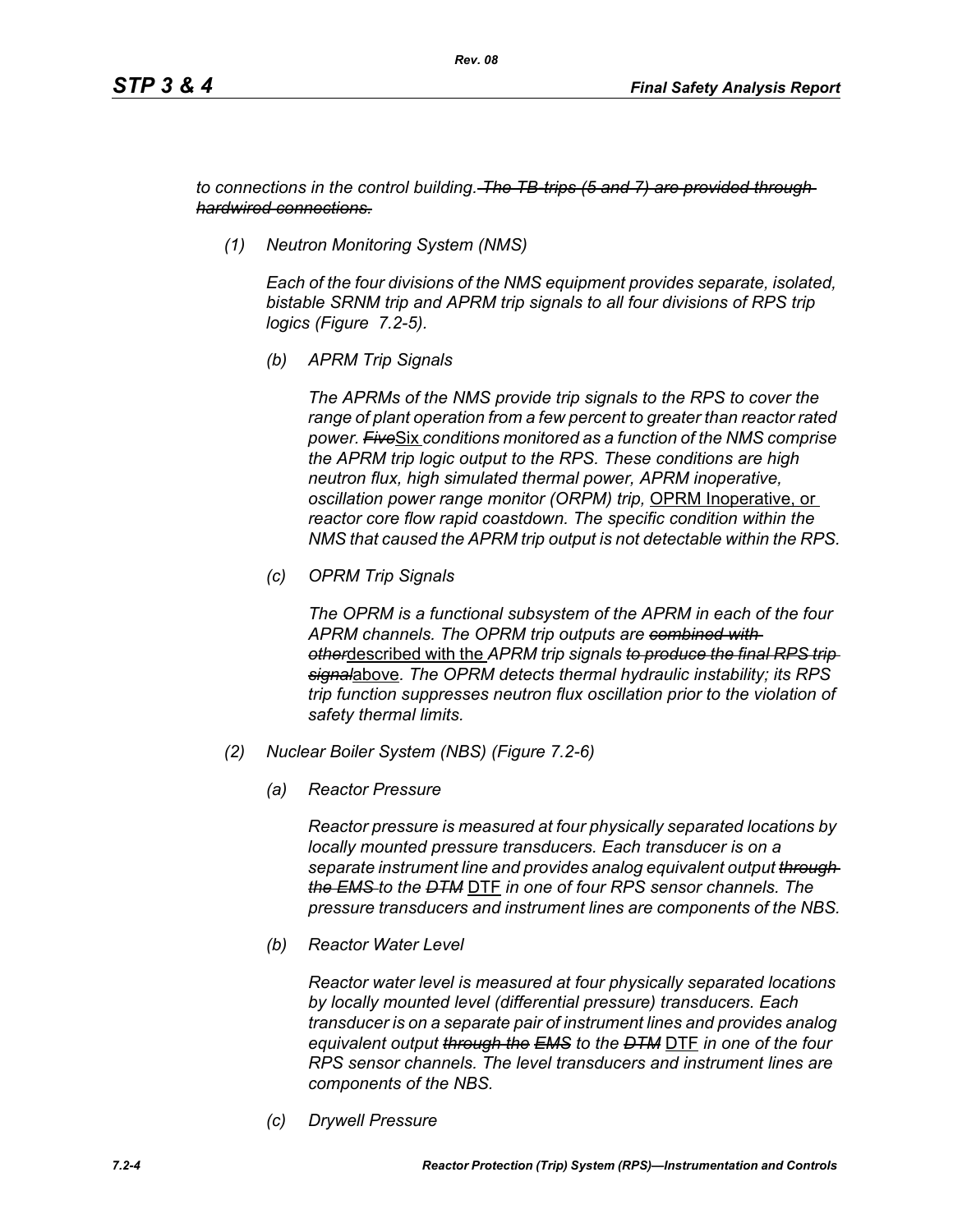*Drywell pressure is measured at four physically separated locations by locally mounted pressure transducers. Each transducer is on a separate instrument line and provides analog equivalent output through the EMS to the DTM* DTF *in one of the four RPS sensor channels of the NBS.*

*(d) Main Steamline Isolation (Figure 7.2-4)*

*Rev. 08*

*Each of the four main steamlines can be isolated by closing either the inboard or the outboard isolation valve. Separate position switches on both of the isolation valves of one of the main steamlines provide bistable output through the EMS to the DTM* DTF *in one of the four RPS sensor channels. Each main steamline is associated with a different RPS sensor channel. The main steamline isolation valves and position switches are components of the NBS.*

*(e) High Suppression Pool Temperature*

*Suppression pool temperature is measured at four physically separated locations by locally mounted sensors. Each sensor is on a separate instrument line and provides analog equivalent of suppression pool temperature to the EMS which,* These sensors are monitored by divisional I/O devices which digitize the signals and*, in turn,* provide *provides digitized suppression pool temperature data to the suppression pool* temperature *monitoring (SPTM) module of SSLC* the reactor trip and isolation system (RTIS)*. SSLC* The SPTM module*, after process*ing *and averaging the data, provides* the *trip signal to the corresponding RPS divisional DTM* DTF*, when the calculated average temperature exceeds the setpoint.*

- *(3) Control Rod Drive (CRD) System (Figure 7.2-6)*
	- *(a) CRD Charging Header Pressure*

*CRD charging header pressure is measured at four physically separated locations by locally mounted pressure transducers. Each transducer is on a separate instrument line and provides analog equivalent output through the EMS to the DTM* DTF *in one of the four RPS sensor channels. The pressure transducers and instrument lines are components of the CRD System.*

- *(4) Process Radiation Monitoring (PRM) System (Figure 7.2-6)* Not Used
	- *(a) Main Steamline Radiation*

*Main steamline radiation is measured by four separate radiation monitors. Each monitor is positioned to measure gamma radiation in all four main steamlines. The PRM System then provides a separate bistable output to the DTM in each of the four RPS sensor channels.*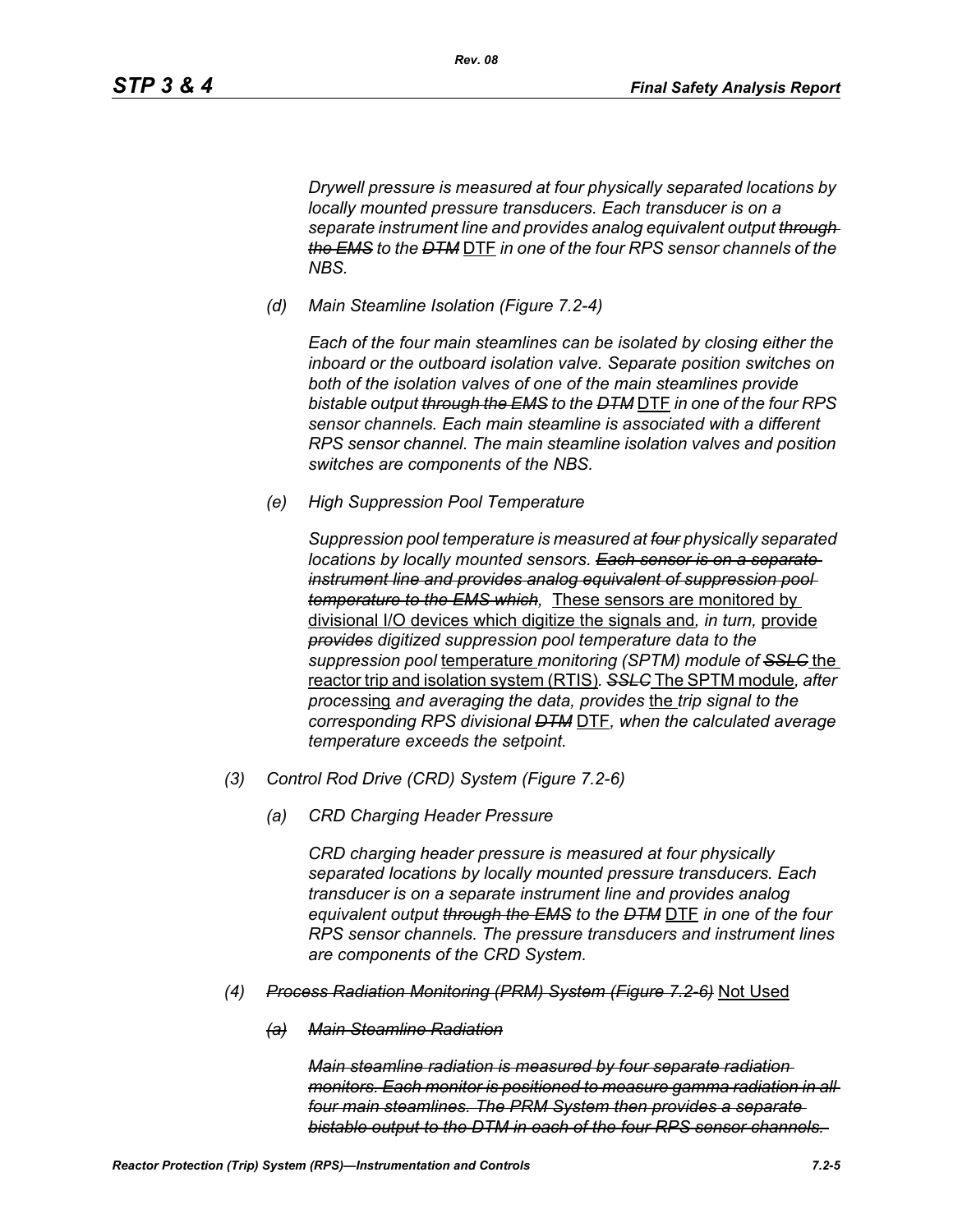*The radiation monitors and associated equipment that determine whether or not main steamline radiation is within acceptable limits are components of the PRM System.*

- *(6) Reactor Protection System (Figure 7.2-3)*
	- *(a) Turbine Stop Valve Closure*

*Turbine stop valve closure is detected by separate valve stem position switches on each of the four turbine stop valves. Each position switch provides bistable output through hard-wired connections to the DTM* DTF *in one of the four RPS sensor channels. The turbine stop valves are components of main turbine; however, the position switches are components of the RPS.*

*(b) Turbine Control Valve Fast Closure*

*Low hydraulic trip system oil pressure is detected by separate pressure switches on each of the four turbine control valve hydraulic mechanisms. Each pressure switch provides bistable output through hard-wired connections to the DTM* DTF *in one of the four RPS sensor channels. The turbine control valve hydraulic mechanisms are components of the main turbine; however, the position and pressure switches are components of the RPS.*

*(c) Manual Scram*

*Two manual scram switches or the reactor mode switch provide the means to manually initiate a reactor scram independent of conditions within the sensor channels, divisions of trip logics and divisions of trip actuators. Each manual scram switch is associated with one of the two divisions of actuated load power.* 

*In addition to the scram initiating variables monitored by the RPS, one bypass initiating variable is also monitored.*

### **7.2.1.1.4.3 RPS Logic**

STD DEP T1 2.3-1

#### STD DEP T1 3.4-1

*(2) Division Trip Logic Unit*Function *Bypass*

*A separate, manual, keylock switch in each of the four divisions provides means to bypass that division's trip unit*function *output to the scram logic. The effect of the division trip logic bypass is to reduce the scram logic to a coincidence of two out of three tripped divisions. Interlocks between the four division trip logic bypasses prevent bypass of any two or more division trip logics at the same time. Once a bypass of one division of trip logic has been*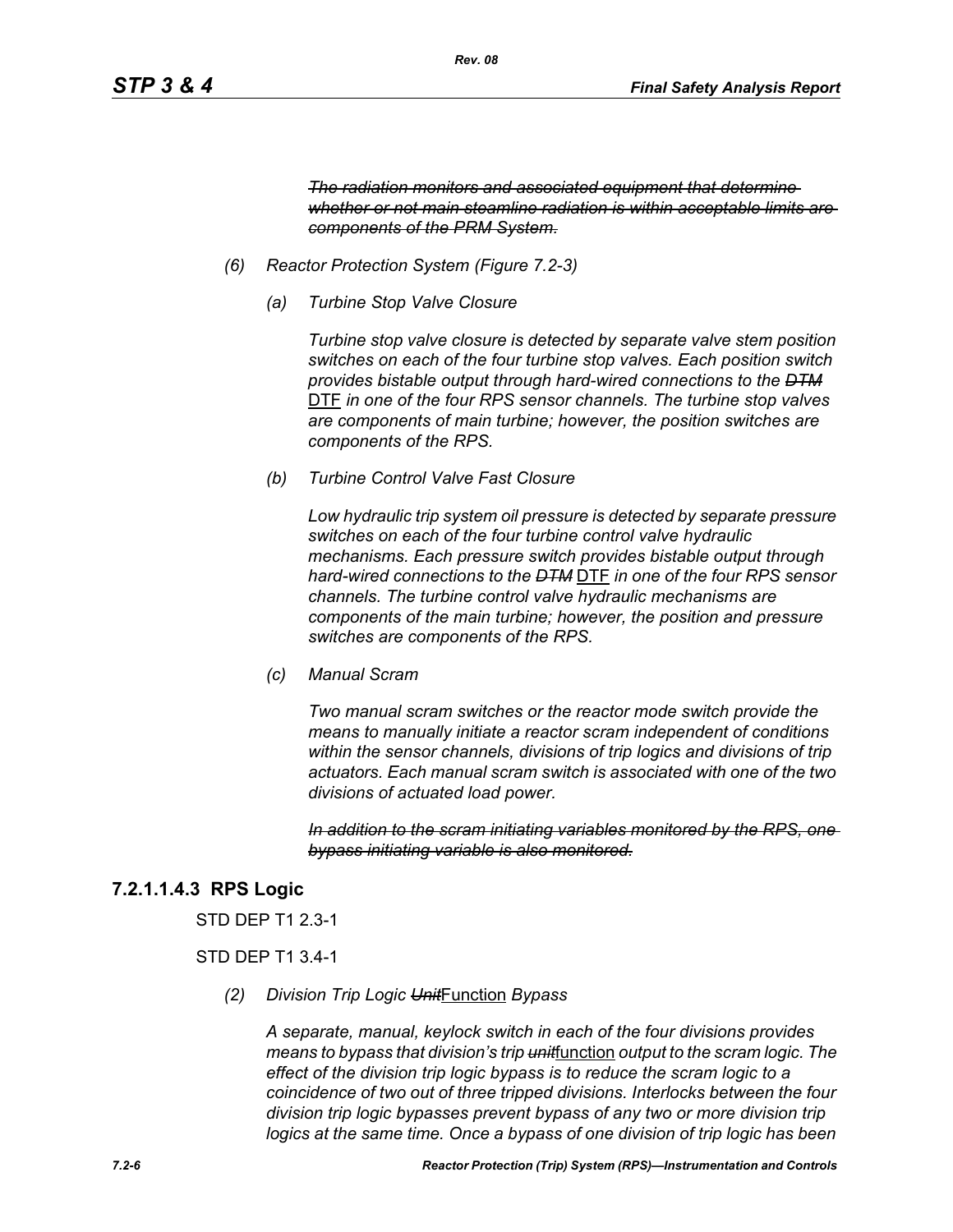*established, bypasses of any of the remaining three division trip logics are inhibited.*

*(3) MSL Isolation Special Bypass (Figure 7.2-4)*

*A separate, manual, keylock switch associated with each of the four sensor channels provides means to bypass the MSL isolation trip output signal from the sensor channel to all four divisions of trip logic. This bypass permits continued plant operation while any one MSL is isolated without causing a half scram condition. The effect of the MSL isolation special bypass is to reduce the MSL isolation trip function in all four divisions of trip logic to a coincidence of two out of three sensor channel MSL isolation trips. Interlocks between the four divisions of trip logic prevent MSL isolation special bypass in any sensor channel when either a channel sensors bypass or a MSL isolation special bypass is present in any other sensor channel. Once a MSL isolation special bypass has been established in one sensor channel, the same bypass is inhibited in the other three channels. This bypass is inhibited in all three remaining channels when any channel sensor bypass exists.*

The following standard supplement addresses continued operation with an isolated main steamline.

Continued operation with an isolated MSL is only permitted if an analysis of the effects of flow-induced vibration on the remaining open MSIVs and other critical components in the reactor and steam systems has been performed. Continued plant operation must remain within the bounds of this analysis.

*(4) Trip Logic and Operating Bypasses*

*High Main Steamline Radiation Trip (Figure 7.2-6)*

*A high main steamline radiation trip will occur in each division of trip logic when a main steamline radiation trip condition exists in any two or more unbypassed sensor channels. There are no operating bypasses associated with this trip function.*

### **7.2.1.1.4.4 Redundancy and Diversity**

STD DEP T1 3.4-1

*Instrument sensing lines from the reactor vessel are routed through the drywell and terminate outside the primary containment. Instruments mounted on instrument racks in the four quadrants of the Reactor Building sense reactor vessel pressure and water level from this piping. Valve position switches are mounted on valves from which position information is required. The sensors for RPS signals from equipment in the Turbine Building are mounted locally. The four battery-powered inverters and divisional 120 VAC power suppliers for the SSLC and RPS are located in an area where they can be serviced during reactor operation. Sensor signals (via the multiplex network) and power cables are routed to four SSLC*RTIS *cabinets (in which RPS*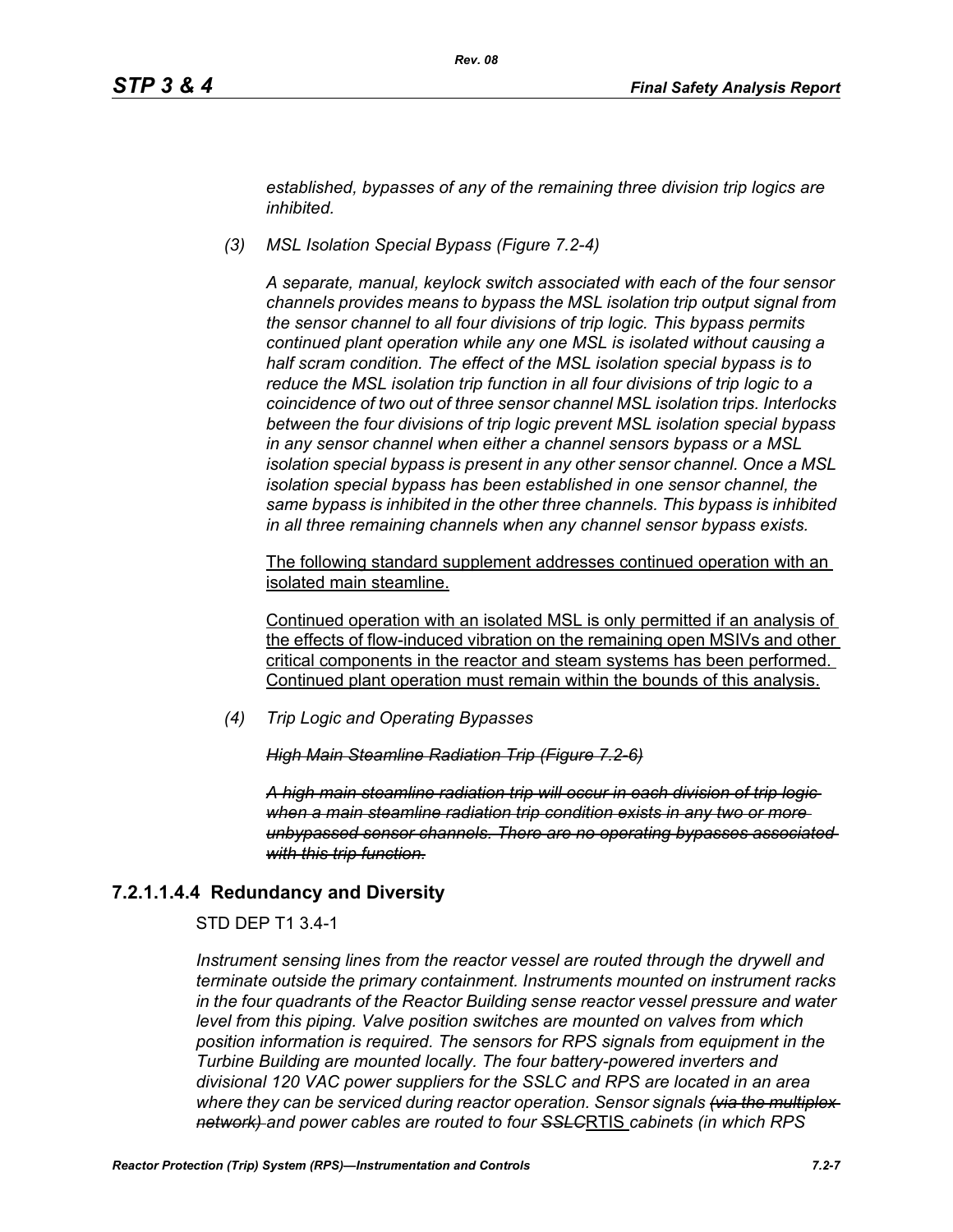*components are located) in the divisional electrical compartments. One logic cabinet is used for each division.*

### **7.2.1.1.4.6 Separation**

STD DEP T1 3.4-1

*Four independent sensor channels monitor the various process variables listed in Subsection 7.2.1.1.4.2. The redundant sensor devices are separated so that no single failure can prevent a scram. The arrangement of RPS sensors mounted in local racks is shown in Figure 7.2-2. Locations for local RPS racks and panels are shown on the instrument location drawings provided in Section 1.7. Divisional separation is also applied to the Essential Multiplexing System (EMS) Dwhich provides data highways for the sensor input to the logic units. Physically separated cabinets are provided for the four scram logics. Fiber optic cable routing from remote multiplexing units (RMUs) remote digital logic controllers to control room equipment is shown in raceway plans provided by reference in Section 1.7. The criteria for separation of sensing lines and sensors are discussed in Section 7.1.*

*RPS inputs to annunciators, recorders, and the* plant *computer* function (PCF) *are arranged so that no malfunction of the annunciating, recording, or computing equipment* or the PCFs *can functionally disable the RPS. Direct signals from RPS sensors are not used as inputs to annunciating or data logging equipment* or the PCFs*. Electrical isolation is provided between the primary signal and the information output by fiber-optic cable interfaces.*

### **7.2.1.1.6 Operational Considerations**

#### **7.2.1.1.6.1 Reactor Operator Information**

STD DEP T1 3.4-1

*(2) Annunciators*

*Each RPS trip channel input is provided to the Containment Cooling System (CCS) annunciator system* annunciated *through isolation devices. Trip logic trips, manual trips, and certain bypasses also signal the annunciator system.*

*(3) Computer Alarms*

*A*The plant *computer printout*function (PCF) display *identifies each tripped channel; however, status indication at the RPS trip channel device may also be used to identify the individual sensor that tripped in a group of sensors monitoring the same variable.* 

*Upon detection of a status change of any of the preselected sequential events contacts, the sequence-of-events log shall be initiated and shall signal the beginning of an event. This log will include both NSSS and BOP inputs. Changes of state received 5 milliseconds or more apart are sequentially differentiated on the printed log, together with time of occurrence, which shall*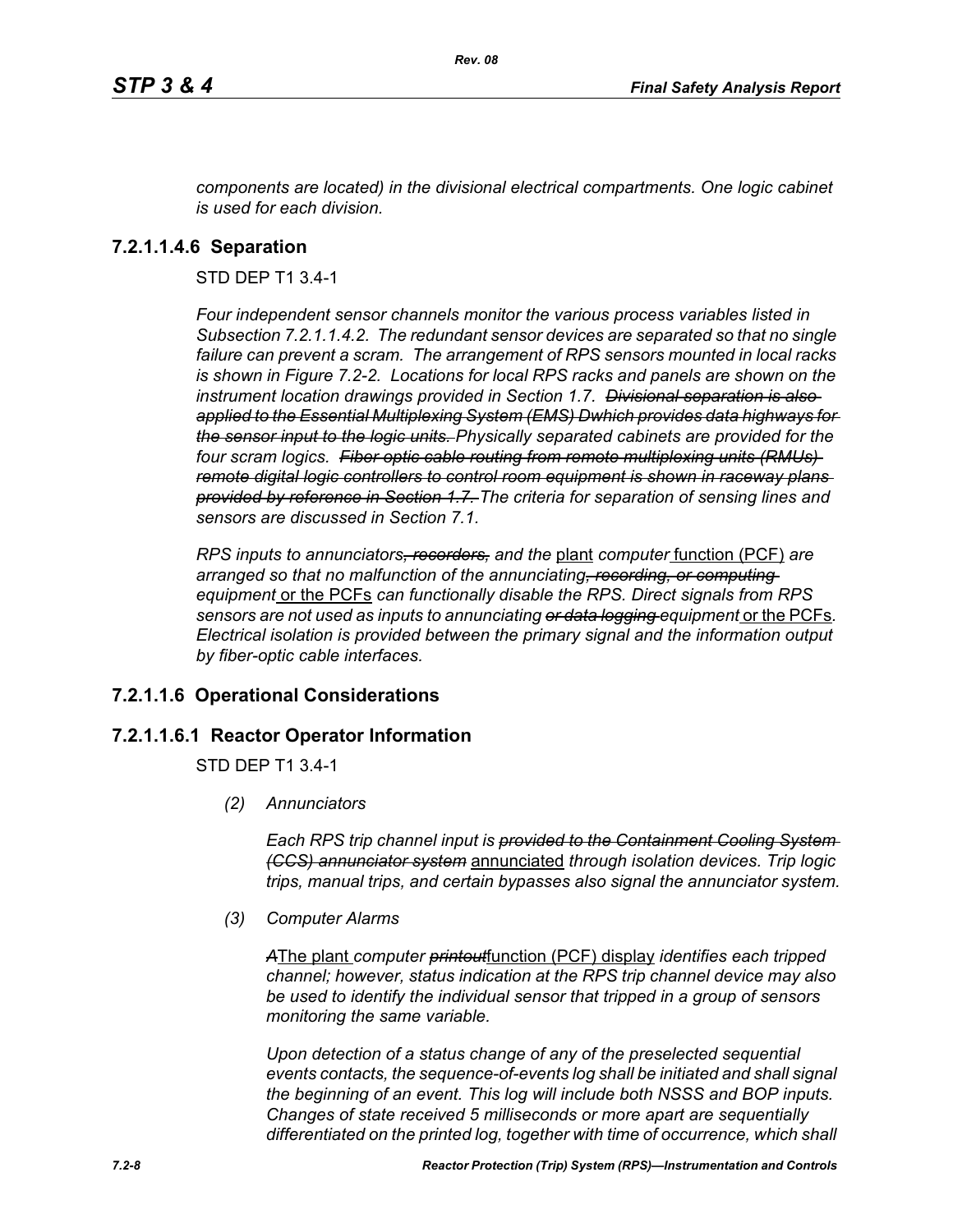*be printed in hours, minutes, seconds, and milliseconds. Use of the alarm typewriter and computer is not required for plant safety. The printout of trips is particularly useful in routinely verifying the correct operation of pressure, level, and valve position switches as trip points are passed during startup, shutdown, and maintenance operations.*

#### **7.2.1.1.7 Setpoints**

#### STD DEP T1 2.3-1

*Instrument ranges are chosen to cover the range of expected conditions for the variable being monitored. Additionally, the range is chosen to provide the necessary accuracy for any required setpoints and to meet the overall accuracy requirements of the channel.*

#### *(9) Main Steamline High Radiation* Not Used

*High radiation in the vicinity of the main steamlines may indicate a gross fuel failure in the core. When high radiation is detected near the steamlines, a scram is initiated to limit release of fission products from the fuel. The high radiation trip setting is selected high enough above background radiation levels to avoid spurious scrams yet low enough to promptly detect a gross release of fission products from the fuel. More information on the trip setting is available in Section 7.3.*

#### **7.2.1.1.10 Main Control Room Area**

#### STD DEP T1 3.4-1

*Virtually all hardware within the RPS design scope is located within the four separate and redundant* reactor trip and isolation system (RTIS) cabinets of the *safety system logic and control (SSLC)* system *cabinets in the main control room, except the instrumentation for monitoring turbine stop valve closure and turbine control valve fast closure, and turbine first-stage pressure. The panels are mounted on four separate control complex system steel floor sections which, in turn, are installed in the main control room. The major control switches are located on the principal console.*

#### **7.2.1.1.11 Control Room Cabinets and Their Contents**

STD DEP Admin

#### STD DEP T1 3.4-1

*The SSLC logic* RTIS *cabinets* of SSLC*, which contain* containing *the RPS for Divisions I, II, III, and IV, include a vertical board* input signal cards *for each division. The vertical boards* input signal cards *contain digital and solid-state discrete and integrated circuits used to condition signals transferred to the SSLC*RTIS *from the EMS. They also contain combinational and sequential logic circuits for the initiation of safety actions and/or alarm annunciation, isolators for electrical and physical separation of circuits used to transmit signals between redundant safety systems or*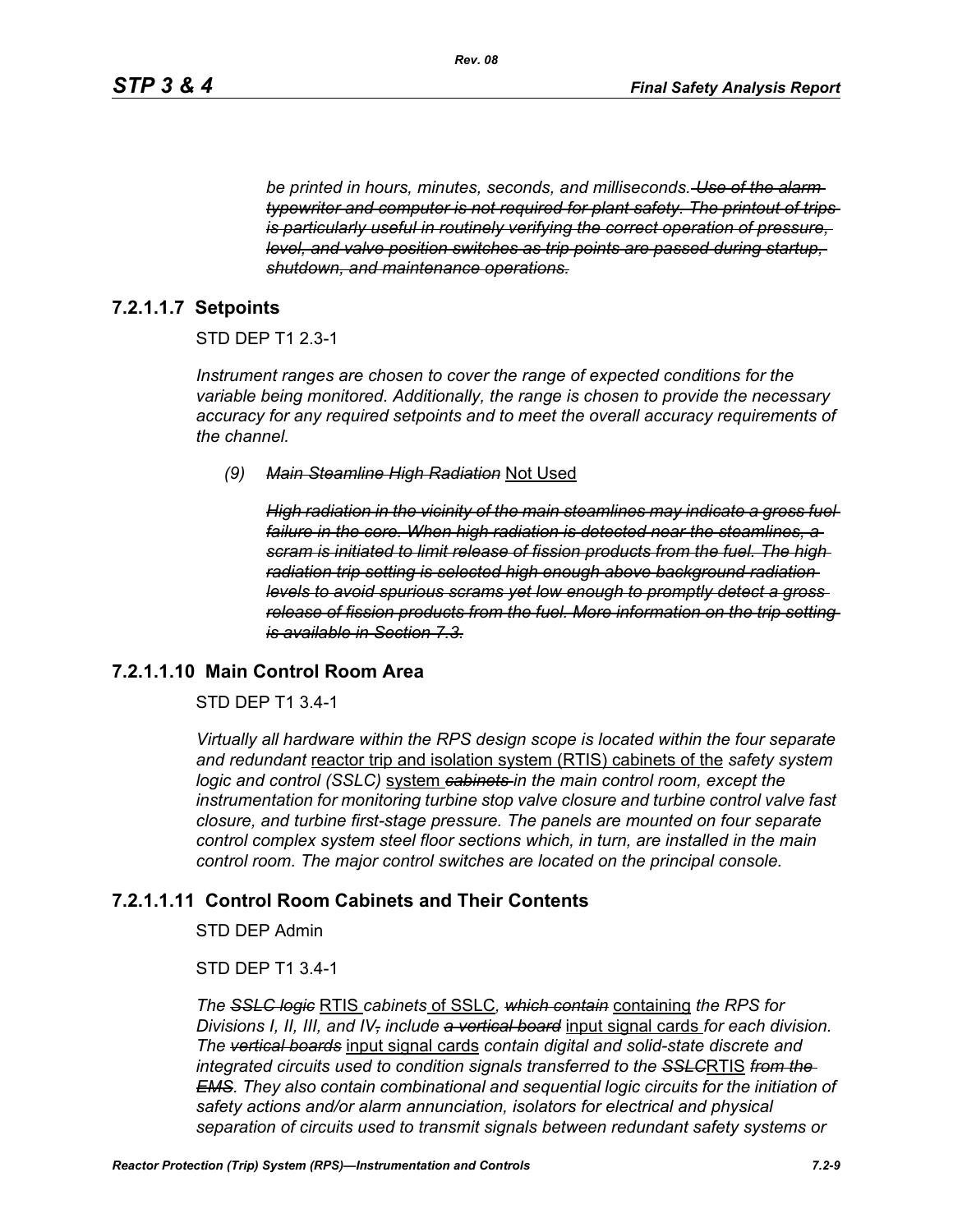*between safety and non-safety systems, and system support circuits such as power supplies, automatic testing circuits, etc. Load drivers with solid-state switching outputs for actuation solenoids, motor control centers, or switchgear may be located in the control room.*

### **7.2.1.2 Design Bases**

STD DEP T1 3.4-1

STD DEP 1.8-1

STD DEP 7.1-1

STD DEP 8.3-1

STD DEP Admin

*Design bases information requested by IEEE-279*603 *is discussed in the following paragraphs. These IEEE-279*603 *design bases aspects are considered separately from those more broad and detailed design bases for this system cited in Subsection 7.1.2.2.*

*(3) Sensors*

*A minimum number of LPRMs per APRM are required to provide adequate protective action. This is the only variable that has spatial dependence (IEEE-*279603*, Paragraph* 3.34.6.

*(5) Margin Between Operational Limits*

*The margin between operational limits and the limiting conditions of operation (scram) for the Reactor Protection System are described in Chapter 16 . The margin includes the maximum allowable accuracy error, sensor response times, and sensor setpoint drift.*

*(7) Ranges of Energy Supply and Environmental Conditions*

*The RPS 120 VAC power is provided by the four battery-powered inverters, for the SSLC, each with an alternate Class 1E 120 VAC supply. The batteries, which are designed for a two-hour minimum capacity, have sufficient stored energy to ride through switching transients in the switch yards in order to prevent switching transients from causing a scram. The alternate sources of 120V power are provided to each SSLC bus from transformers powered from the 6.9 kV* 4.16kV *emergency diesel generators. Since there are three diesel generators, the fourth division alternate power originates from the first*second *division diesel.*

- *(8) Unusual Events*
	- *(d) Fires*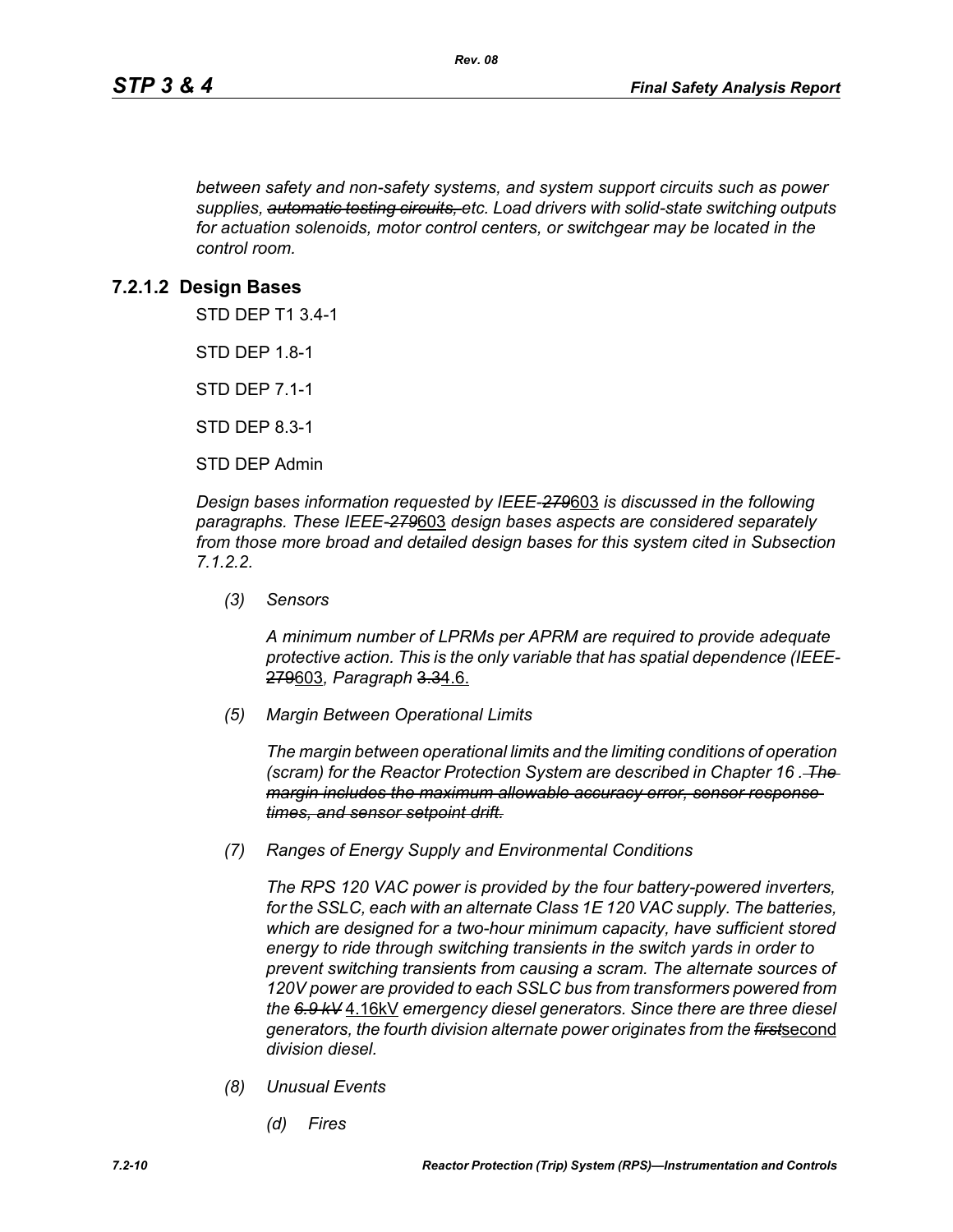*To protect the RPS in the event of a postulated fire, the RPS trip logics are contained within the four separate independent SSLC*divisional *cabinets. The separation of the cabinets and their individual steel construction assures that the RPS functions will not be prevented by a postulated fire within any of the divisional panels. Incombustible or fire retardant materials are used as much as possible. The use of separation and fire barriers ensures that even though some portion of the system may be affected, the RPS will continue to provide the required protective action (Section 9.5).*

*(9) Performance Requirements*

*A logic combination (two out of four) of instrument channel trips actuated by abnormal or accident conditions will initiate a scram and produce independent logic seal-ins within each of the four logic divisions. The trip conditions will be annunciated and recorded on the process computer* PCF*. The trip seal-in will maintain a scram signal condition at the CRD System terminals until the trip channels have returned to their normal operating range*  and the seal-in is manually reset by operator action. Thus, once a trip signal *is present long enough to initiate a scram and the seal-ins, the protective action will go to completion.*

### **7.2.2.1 Conformance to Design Bases Requirements**

STD DEP T1 2.3-1

STD DEP T1 3.4-1

STD DEP 7.1-1

*(1) Design Bases 7.1.2.2(1)(a)*

*Table 7.2-1 provides a listing of the sensors selected to initiate reactor scrams and delineates the range for each sensor. Setpoints, and accuracy and response time can be found in Chapter 16* The methods for calculating setpoints are described in Chapter 16. Response times are included in the analysis calculation for the design limit. *This information establishes the precision of the RPS variable sensors.*

*(3) Design Basis 7.1.2.2(1)(c)*

*The scram initiated by the main steamline radiation monitoring system* isolation valve closure *and reactor vessel low-water level* (Level 3) *satisfactorily limits the radiological consequences of gross failure of the fuel or RCPB. (Chapter 15 evaluates gross failure of the fuel and RCPB). In no case does the release of radioactive material to the environs result in exposures which exceed the guidelines of applicable published regulations.*

*(7) RPS Design Basis 7.1.2.2.1(1)(g) through (n)*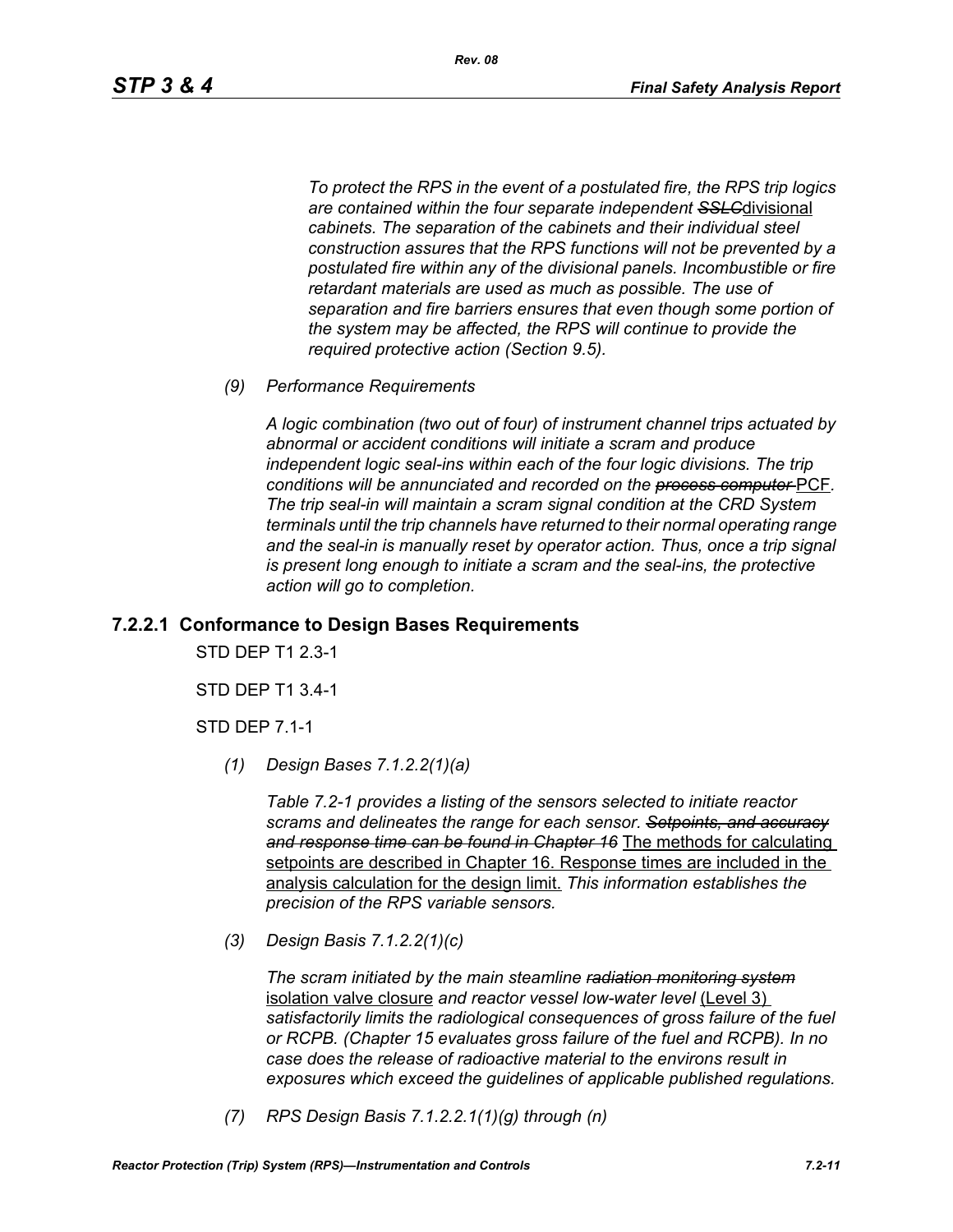*The RPS is designed so that it is only necessary for trip variables to exceed their trip setpoints for sufficient length of time to trip the digital trip modules* functions *and seal-in the associated trip logic. Once this is accomplished, the scram will go to completion regardless of the state of the variable which initiated the protective action.*

*The ability of the RPS to function properly with a single failure is discussed in Subsection 7.2.1.2* 7.2.1.1.4.4*.*

*The ability of the RPS to function properly while any one sensor or channel is bypassed or undergoing test or maintenance is discussed in Subsection 7.2.1.2* 7.2.1.1.4.3*.*

The following standard supplement addresses the licensing requirements from 7.1.2.2(1).

(9) Design Basis 7.1.2.2(1)(q), (r) and (s)

Selective automatic and manual operational trip bypasses that permit proper plant operation are provided.

Manual control switches for initiation of reactor scram by plant operator are provided.

Mode switch to allow appropriate operational trips is provided.

### **7.2.2.1.1 Other Design Basis Requirements**

STD DEP T1 3.4-1

- *(1) Control rod status lamps indicating* indication of *each rod fully inserted.*
- *(2) Control rod scram valve status lamps indicating open valves.*

### **7.2.2.2.2 Regulatory Guides**

STD DEP T1 3.4-1

STD DEP 1.8-1

STD DEP Admin

*(3) Regulatory Guide 1.53—Application of the Single-Failure Criterion to Nuclear Power Plant Protection Systems.*

*Compliance with NRC Regulatory Guide 1.53 is met by specifying, designing, and constructing the Reactor Protection System to meet the single-failure criterion described in Section* 4.25.1 *of IEEE-*279603 *(*Criteria for ProtectionStandard Criteria for Safety *Systems for Nuclear Power Generating Stations) and IEEE-379 (Standard Application of the Single-Failure Criterion to Nuclear Power Generating Station Class 1E Systems).*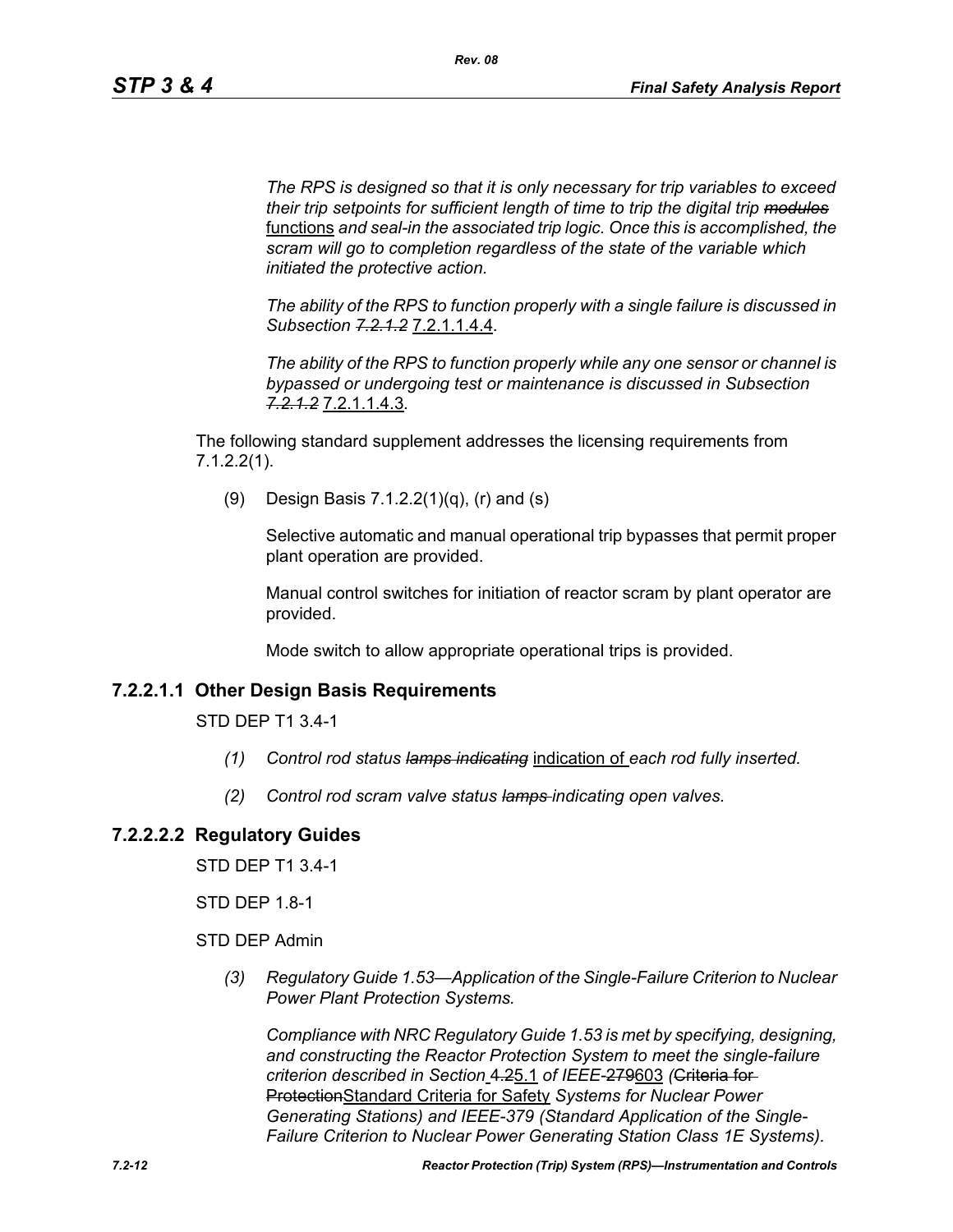*Redundant sensors are used and the logic is arranged to ensure that a failure in a sensing element of the decision logic or an actuator will not prevent protective action. Separated channels are employed so that a fault affecting one channel will not prevent the other channels from operating properly. A complete discussion of the RPS power supplies is presented in Subsection 7.2.1.1.*

*(4) Regulatory Guide 1.62—Manual Initiation of Protective Actions.*

*Manual initiation of reactor scram, once initiated, goes to completion as required by IEEE-*279603*, Section 4.16* Sections 5.2 and 7.3.

*(5) Regulatory Guide 1.75—Physical Independence of Electric Systems*

*The RPS complies with the criteria set forth in IEEE-279*603*, Paragraph 4.6*5.6*, and Regulatory Guide 1.75, which endorses IEEE-384. Class 1E circuits and Class 1E-associated circuits are identified and separated from redundant and non-Class 1E circuits. Isolation devices are provided in the design where an interface exists between redundant Class 1E divisions and between non-Class 1E and Class 1E or Class 1E-associated circuits. Independence and separation of safety-related systems is discussed in Subections 8.3.1.3 and 8.3.1.4* Subsection 8.3.3.6.2*.*

*Physical and electrical independence of the instrumentation devices of the system is provided by channel independence for sensors exposed to each process variable. Separate and independent raceways are routed from each device to the respective remote multiplexing units (RMUs)* I/O devices*. Each channel*division *has a separate and independent control room panel. Trip logic outputs are separated in the same manner as are the channels. Signals between redundant RPS divisions are electrically and physically isolated by Class 1E isolators or by fiber optic cables.*

### **7.2.2.2.3.1 IEEE-279603, ProtectionStandard Criteria for Safety Systems for Nuclear Power Generating Stations**

- STD DEP T1 2.3-1
- STD DEP 1.8-1
- STD DEP T1 3.4-1
- STD DEP 7.6-1
- STD DEP Admin

*The Reactor Protection (trip) System conforms to the requirements of this standard. The following is a detailed discussion of this conformance.*

*(1) General Functional Requirement (Paragraph 4.1*Section 5)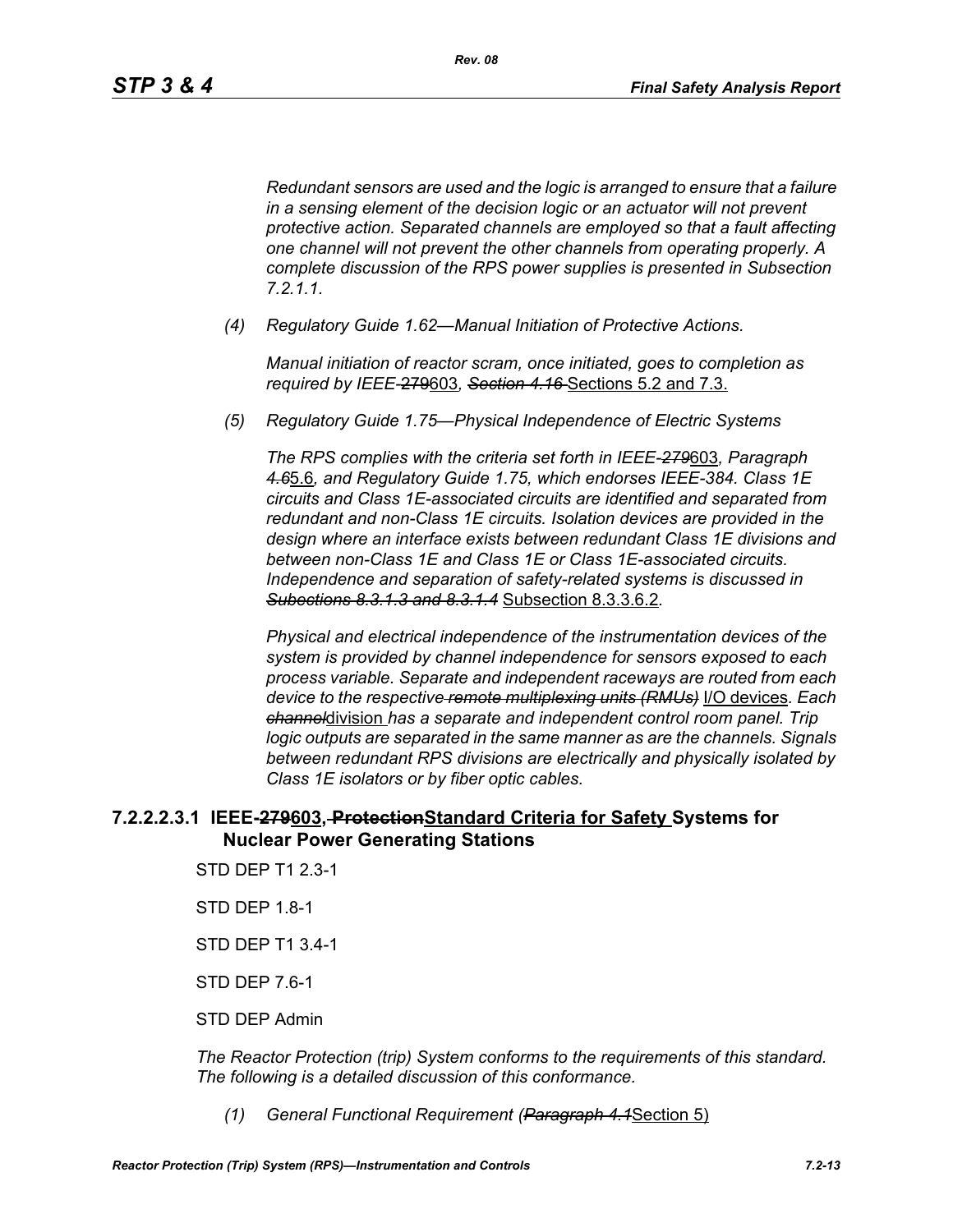- *(2) Single-Failure Criterion (Paragraph4.2*Section 5.1)
- *(3)* Quality of Components and Modules (*Paragraph 4.3*Section 5.3*)*
- *(4) Equipment Qualification (Paragraph 4.4*Section 5.4*)*
- *(5) Channel* System *Integrity (Paragraph 4.5*Section 5.5*)*
- *(6) Channel Independence (Paragraph 4.6*Section 5.6*)*
- *(7) Control and Protection System Interaction (Paragraph 4.7*Section 6.3*)*
- *(8) Derivation of System Inputs (Paragraph 4.8*Section 6.4*)*

*The following RPS trip variables are direct measures of a reactor overpressure condition, a reactor overpower condition, a gross fuel damage condition, or abnormal conditions within the reactor coolant pressure boundary:*

- *(a) Reactor vessel low water level* (Level 3) *trip*
- *(b) Main steamline high radiation trip* Not Used
- *(c) (c) Neutron monitoring (APRM) system trip*
	- *(i) Neutron flux trip*
	- *(ii) Simulated thermal power*
	- (iii) OPRM trip
	- (iv) Reactor core flow rapid coastdown
	- (v) APRM inoperative
	- (vi) OPRM inoperative
- *(d) Neutron Monitoring (SRNM) System trip*
	- *(i) Neutron flux trip*
	- *(ii) Short neutron flux period*
	- *(iii) Channel*SRNM *inoperative*
- *(9) Capability for Sensor Checks (Paragraph 4.9*Section 5.7*)*
- *(10) Capability for Test and Calibration (Paragraph 4.10*Section 6.5*)*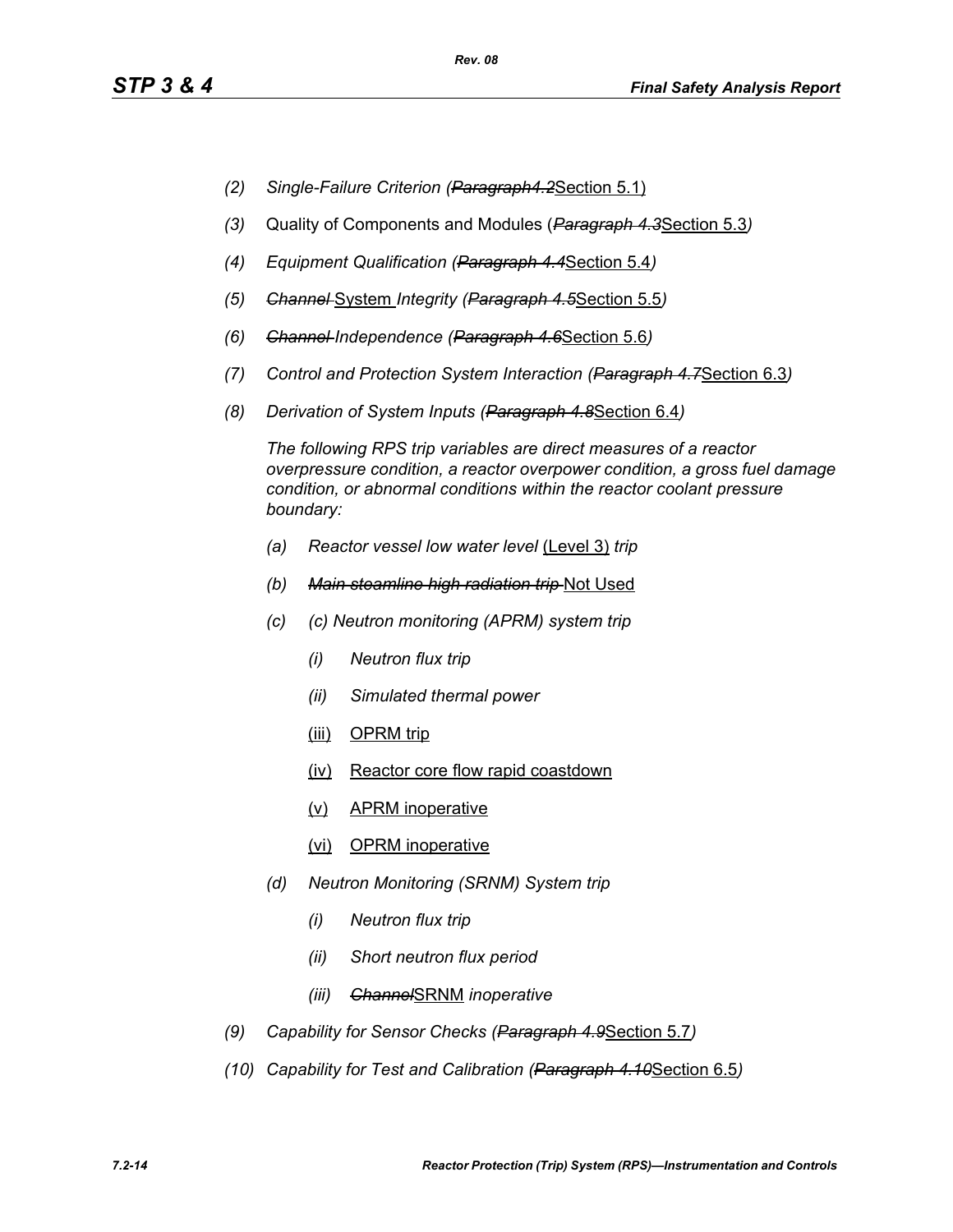*Most sensors have a provision for actual testing and calibration during reactor operation. The exceptions are defined as follows:*

*Rev. 08*

- *(b)* Not Used *Testing of the main steamline high-radiation monitors can be performed during full power operation by cross-comparison of sensors. Calibration of the electronics portion of each channel can be performed during reactor operation by switching in a current source in place of the normal signal from the sensor. Calibration of the sensor itself can be performed during shutdown.*
- *(11) Channel Bypass or Removal from Operation (Paragraph 4.11*Section 6.7*)*
- *(12) Operating Bypasses (Paragraph 4.12*Section 6.6*)*

*The following RPS trip variables have no provision for an operating bypass:*

- *(a) Reactor vessel low water level* (Level 3) *trip*
- *(b) Main steamline high radiation trip* Not Used

*An operating bypass of the low RCS*CRD *accumulator charging pressure trip is provided in the control room for the operator to bypass the trip outputs during SHUTDOWN and REFUEL modes of operation. Control of this bypass is achieved with bypass switches through administrative means. Its only purpose is to permit reset of the RPS following reactor scram because the low charging water pressure condition would persist until the scram valves are reclosed. The bypass is manually initiated and must be manually removed (via switches or placing the mode switch in STARTUP) to commence withdrawal of control rods after a reactor shutdown.*

- *(13) Indication of Bypasses (Paragraph 4.13*Section 5.8.3*)*
- *(14) Access to Means for Bypassing (Paragraph 4.14*Section 5.9*)*
- *(15) Multiple Setpoints (Paragraph 4.15*Section 6.8.2*)\**

*The trip setpoint of each SRNM channel is generally fixed. However, there is also the scram initiated by intermediate high neutron flux level corresponding to 5E + 5 counts per second. This is only activated in a noncoincidence scram mode by a switch in the RPS*NMS *SSLC cabinet. The conditions under which such trip is to be activated are included in plant operating procedures.*

- *(16) Completion of Protective Action Once it is Initiated (Paragraph 4.16*Section 7.3*)*
- *(17) Manual Actuation (Paragraph 4.17*Section 7.2*)*
- *(18) Access to Setpoint Adjustments, Calibration, and Test Points (Paragraph 4.18*Section 5.9*)*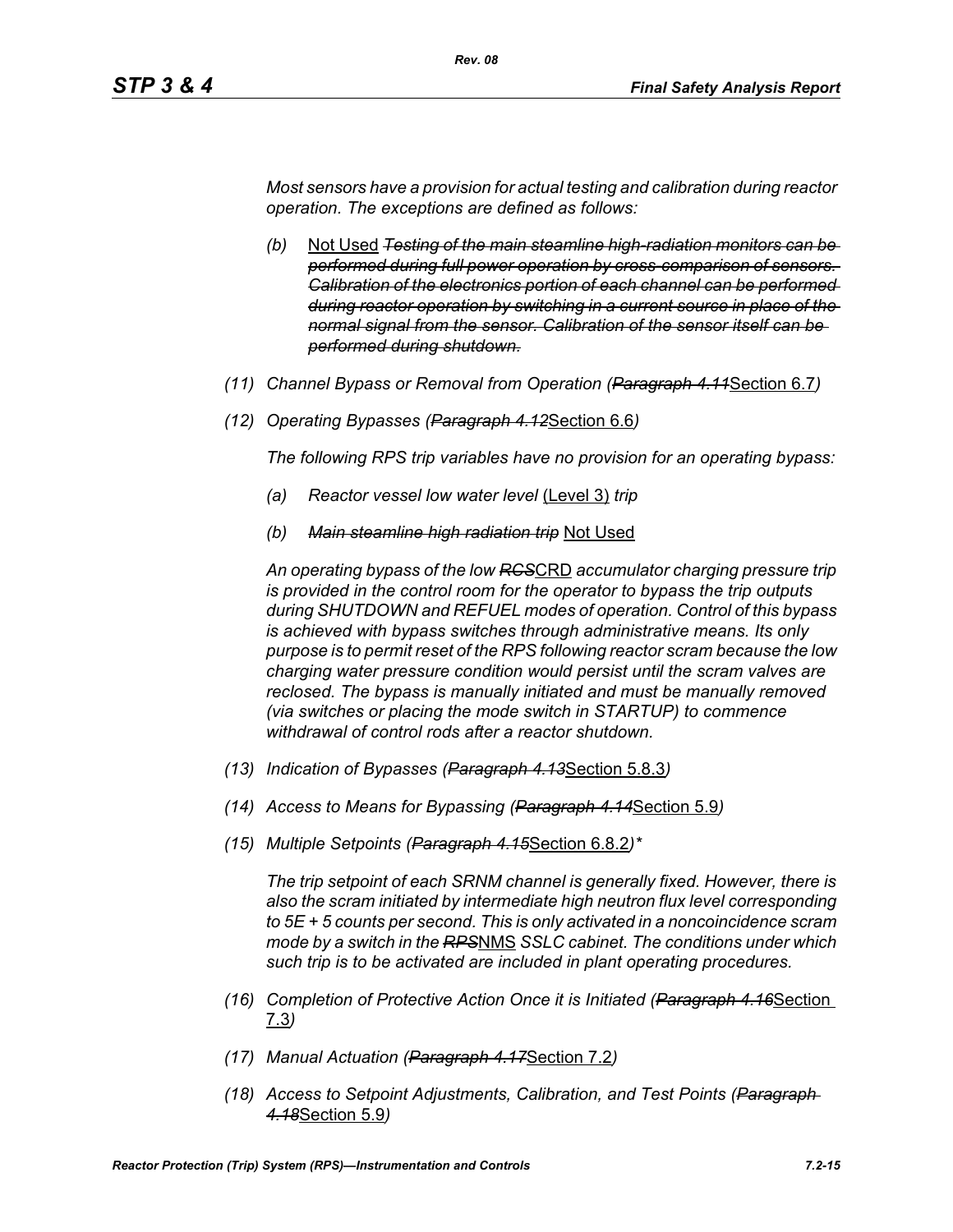*(19) Identification of Protective Actions (Paragraph 4.19*Section 5.8.2*)*

*When any manual scram pushbutton is depressed, a main control room annunciation is initiated and a process computer system*PCF *record is produced to identify the tripped RPS trip logic.*

*Identification of the mode switch in shutdown position scram trip is provided by the process computer system*PCF *trip logic identification printout*record*, the mode switch in shutdown position annunciator, and all division trips.*

- *(20) Information Readout (Paragraph 4.20*Sections 5.8 and 5.14*)*
- *(21) System Repair (Paragraph 4.21*Section 5.10*)*
- *(22) Identification of Protection Systems (Paragraph 4.22*Section 5.11*)*

*The RPS logic is housed, along with that of the essential core cooling*  systems and the leak detection and *isolation systems, in the reactor trip* and isolation system (RTIS) cabinets of *safety system logic and control (SSLC)*  system*cabinets. There are four distinct and separate cabinets in accordance with the four electrical divisions. Each division is uniquely identified by color code including cables and associated cables. The SSLC cabinets themselves are clearly marked with the words "Safety System Logic and Control*Reactor Trip and Isolation System*". Each of the component systems controls is clearly identified on the cabinets in accordance with their system grouping and labeling. Control room panels are identified by tags on the panels which indicate the function and identify the contained logic channels. Redundant racks are identified by the identification marker plates of instruments on the racks.*

#### **7.2.2.2.4 Conformance to Branch Technical Positions**

STD DEP 1.8-1

#### STD DEP Admin

*(4) BTP-ICSB-26: Requirements for Reactor Protection System Anticipatory Trips*

*All hardware* components *used to provide trip signals to the RPS isare designed in accordance with IEEE-*279603 *and* isare *considered safety-related. This includes the sensors for turbine stop valve closure and turbine control valve fast closure even though these are located in the non-seismic Turbine Building. Since reactor high pressure and power trips are diverse to the turbine scram variables, locating the sensors in the turbine enclosure does not compromise the ability of the RPS to provide protection action when required.*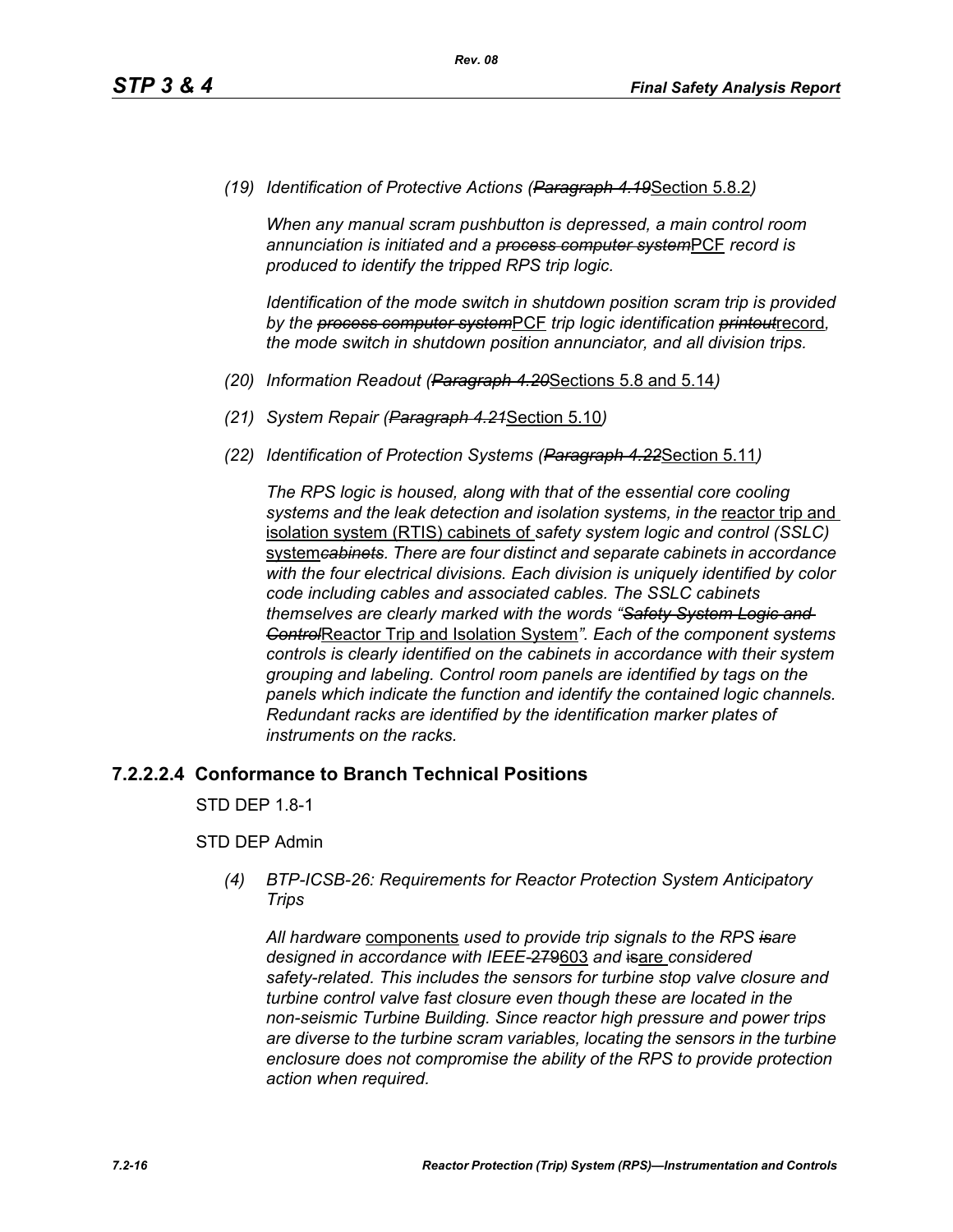| Reactor vessel<br>high pressure                                                            | 0 - 10 3 0 - 10 0 MPa G             | Pressure-<br>transmitter/trip<br>module    |
|--------------------------------------------------------------------------------------------|-------------------------------------|--------------------------------------------|
| Drywell high<br>pressure                                                                   | 0 0.036 MPaG-15.0 - 30.0<br>kPaG    | Pressure-<br>transmitter/trip<br>module    |
| Reactor vessel<br>low water<br>Level 3                                                     | 0 0.033 MPa G 0 - 1800<br>mm        | Level-<br>transmitter/trip<br>module       |
| Low charging pressure<br>to rod HCU<br>accumulatorsCRD<br>charging header<br>pressure High | 0 245.2 0 20.0 MPa G                | Pressure<br>transmitter/<br>trip module    |
| Turbine stop<br>valve closure                                                              | Fully open<br>to<br>fully closed    | Position switch                            |
| Turbine control<br>valve fast closure                                                      | 0-10.98 MPa G                       | Pressure-<br>switch                        |
| Main steamline<br>isolation valve<br>closure                                               | Fully open<br>to<br>fully closed    | Position-<br>switch                        |
| <b>Neutron Monitoring</b><br>System                                                        | <b>APRM or SRNM</b><br>Trip/No Trip | See Section 7.6                            |
| Main steamline<br>high radiation                                                           | $\frac{0.01 - 10^4}{\text{mGy/h}}$  | Gamma<br>detector                          |
| High suppression pool<br>temperature                                                       | 4 to 110°C0 to 150°C                | Temperature-<br>transmitter/trip<br>module |
| Turbine first-stage<br>pressure                                                            | 0 - 6 MPaG                          | Pressure-<br>transmitter/<br>trip module   |

### **Table 7.2-1 Reactor Protection System Instrumentation Specifications**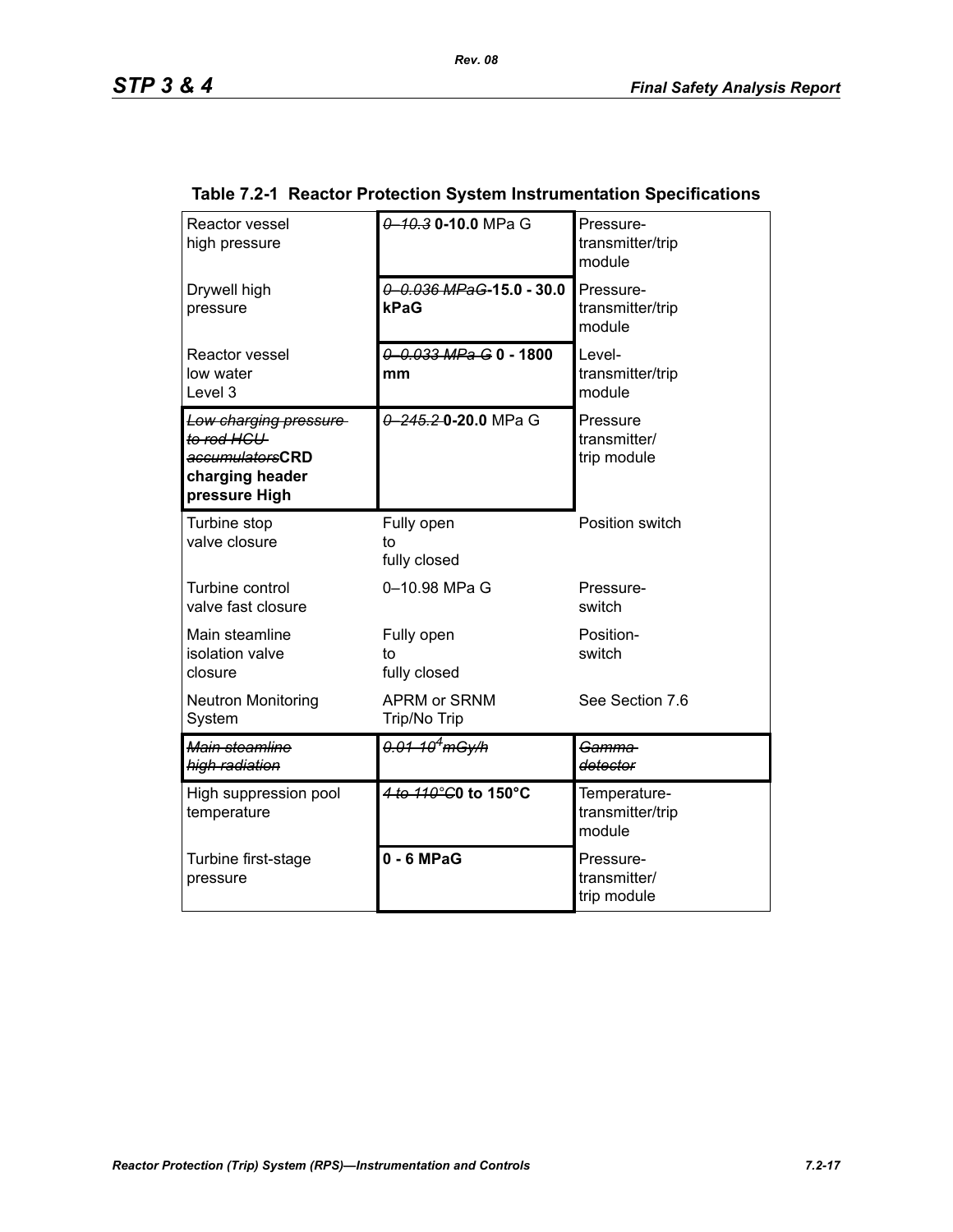# **Table 7.2-2 Channels Required for Functional Performance of RPS**

| This table shows the number of sensors required for the functional performance of the<br>reactor protection system. |            |  |  |
|---------------------------------------------------------------------------------------------------------------------|------------|--|--|
| <b>Channel Description</b>                                                                                          | ⊩# Sensors |  |  |
| Reactor vessel low level (Level 3)                                                                                  |            |  |  |
| Main steamline radiation                                                                                            |            |  |  |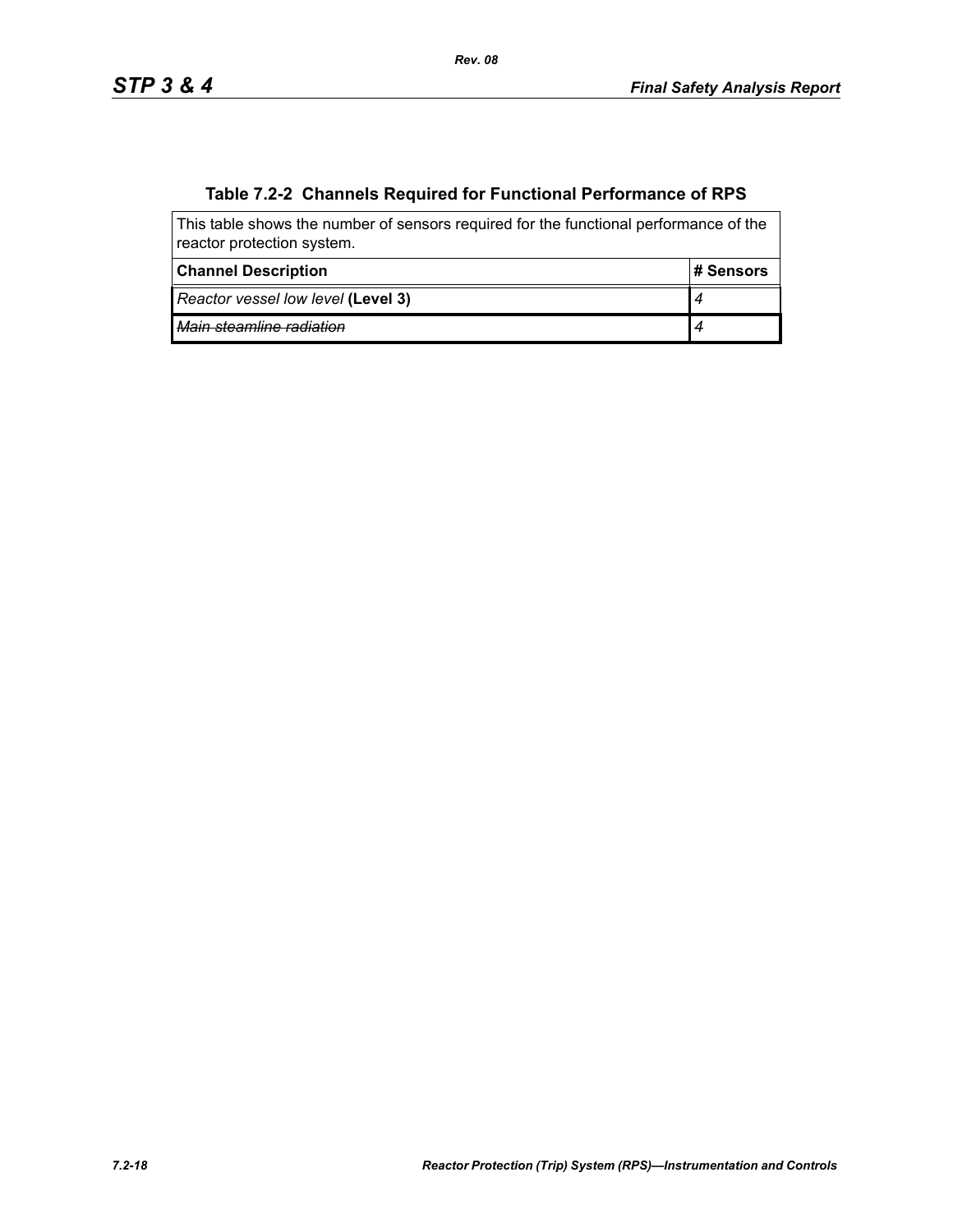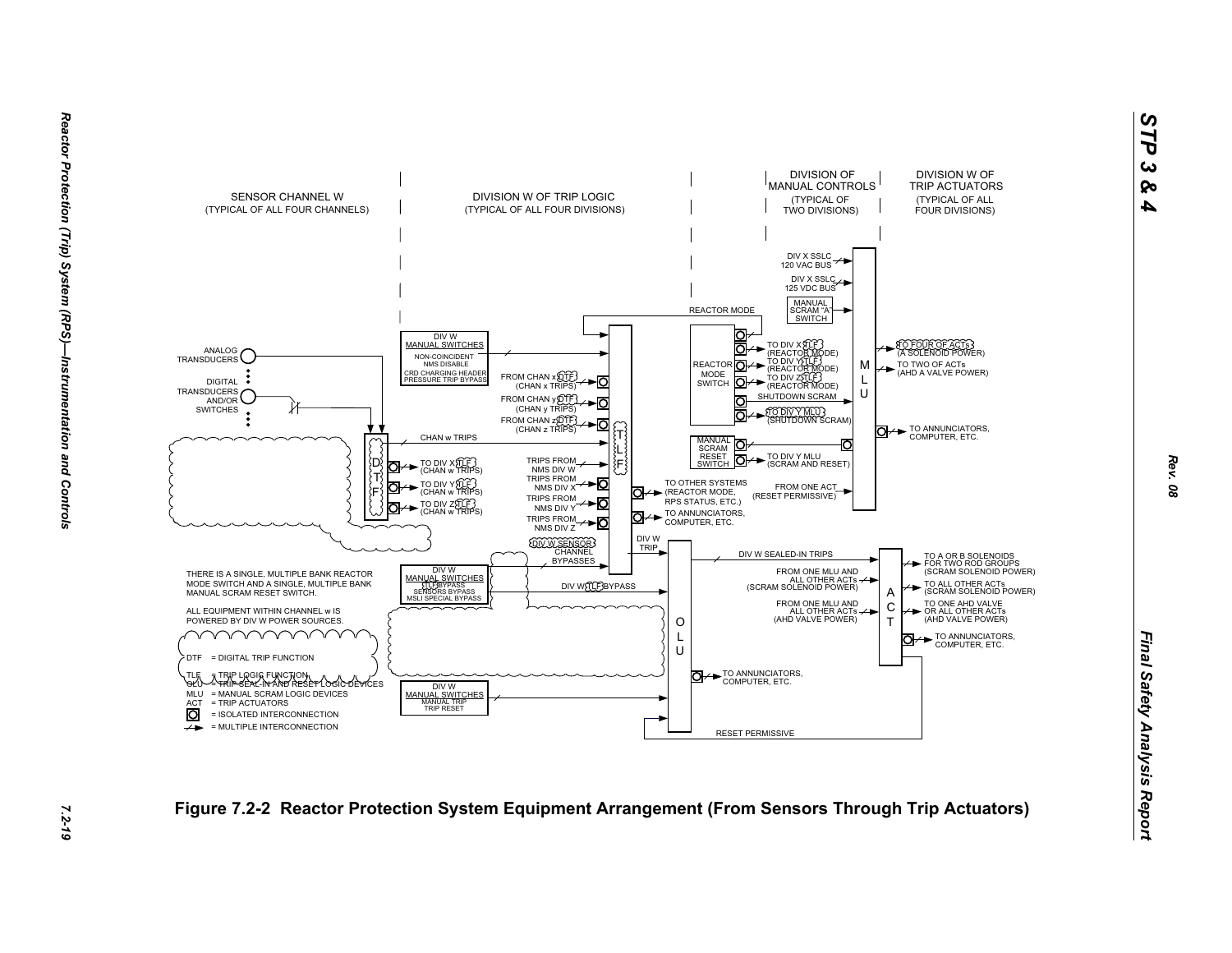

**Figure 7.2-6 Division 1 Trip Logic**